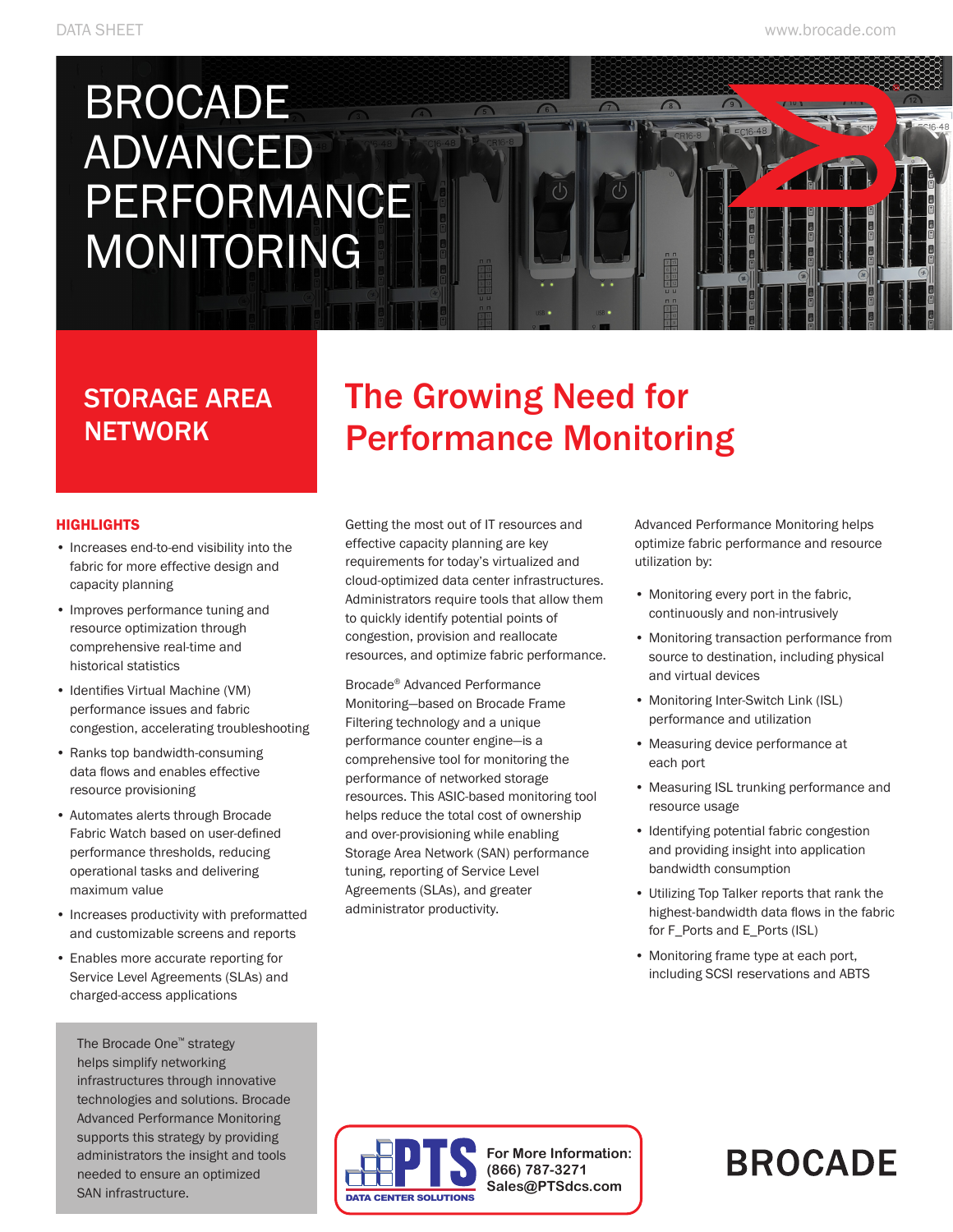#### END-TO-END MONITORING FOR SWITCHED FABRICS

Advanced Performance Monitoring enables administrators to monitor both "transmit" and "receive" traffic from physical or virtual source devices all the way to destination devices. Applications such as Web serving, databases, or e-mail can be analyzed as complete systems with near-real-time performance information about the data traffic between the servers and storage devices. This end-to-end visibility into the fabric provides valuable insight into ISL and resource utilization, and enables effective provisioning to avoid congestion and optimize fabric resources.

#### ISL MONITORING

ISL monitoring helps administrators determine the sources of traffic on ISLs and identify potential points of congestion within the SAN fabric. The Top Talker E\_Port fabric report ranks the highest-bandwidth data flows (source address, destination address) across the end-to-end fabric. Top Talkers can also rank the top application flows on individual E\_Ports (available on Brocade 16 Gbps platforms and 8 Gbps blades based on the Brocade nextgeneration Condor3 ASIC).

#### DEVICE MONITORING

The Top Talker F\_Port report ranks the highest-bandwidth data flows (source address, destination address) for any F\_Port connection on an 8 Gbps or 16 Gbps switch. It can rank data flows that are entering the port (ingress) or leaving the port (egress), identifying opportunities to eliminate congestion in the fabric.

#### FRAME MONITORING

Advanced Performance Monitoring also provides the unique ability to filter on a specific Fibre Channel frame type, such as excessive SCSI reservations that can impact Virtual Machine (VM) performance, or ABTS frames that can indicate fabric congestion. A counter engine works with Brocade Frame Filtering to collect and compile raw data from the filters and translate it into meaningful information. The counter is incremented each time a specific frame type is filtered through the corresponding port, generating an alert via Brocade Fabric Watch when the defined threshold is crossed. Frame types can be either standard or user-defined, giving administrators maximum flexibility. Predefined frame monitor templates include SCSI, SCSI\_Read, SCSI\_Write, SCSI\_ Reserve, ABTS, and more. These templates simplify frame monitor configuration and enable critical statistics gathering for monitoring SAN fabrics.



#### AN EASY-TO-USE GUI

Advanced Performance Monitoring makes powerful capabilities simple and easy to use. A GUI launched from the Brocade Web Tools utility gives administrators "at-a-glance" information needed to anticipate and resolve problems. Administrators can display up to eight performance graphs on a single management "canvas." Different canvases can address different users, scenarios, or host applications. In addition, saved canvas configurations enable administrators to change views quickly and easily.

Because there is no need to identify a single management console, administrators can access and run the tool from any Brocade SAN switch or director using the Web Tools browser. Moreover, setting up end-to-end monitoring is straightforward, even for large SAN configurations. To further improve productivity, administrators can use powerful sort, search, and selection features to identify source-to-destination device pairs, dragging and dropping them from the topology "tree."

#### ENHANCED REPORTING CAPABILITIES

Predefined graphs are available for the most common tasks. In addition, administrators can customize performance graphs on virtually any parameter and add them to canvas configurations (see Figure 1). They can also generate printouts or reports in minutes by using previously saved or customized layouts, along with easy-to-use drag-and-drop screens.

#### Figure 1.

Predefined and customized graphs simplify end-toend performance monitoring.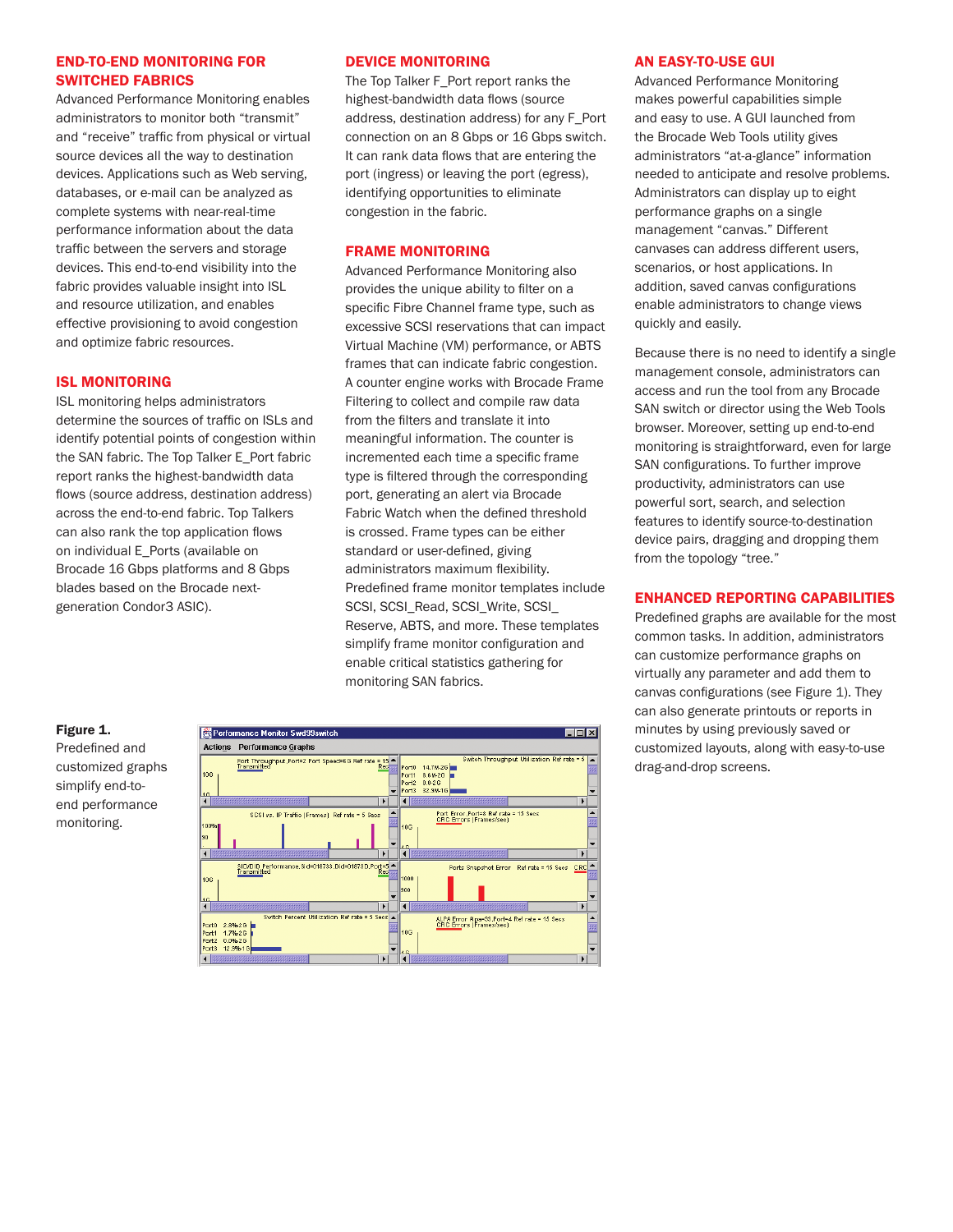To support performance analysis and capacity planning activities, administrators can utilize the real-time and historical end-to-end performance data collected through Brocade Network Advisor. They can quickly identify the most demanding traffic flows in the fabric, get a current snapshot of Top Talkers, or trend Top Talkers over time. Administrators can view end-to-end performance and Top Talker information directly in Brocade Network Advisor or export it to other applications (such as Microsoft Excel and Crystal Reports).

#### SUPERIOR INVESTMENT PROTECTION

To utilize Advanced Performance Monitoring, the data path of the target must flow through a Brocade SAN switch or director with Frame Filtering capabilities. Existing Brocade devices do not need to be replaced or modified.

#### BROCADE GLOBAL SERVICES

Brocade Global Services has the expertise to help organizations build scalable, efficient cloud infrastructures. Leveraging 15 years of expertise in storage, networking, and virtualization, Brocade Global Services delivers world-class professional services, technical support, network monitoring services, and education, enabling organizations to maximize their Brocade investments, accelerate new technology deployments, and optimize the performance of networking infrastructures.

#### MAXIMIZING INVESTMENTS

To help optimize technology investments, Brocade and its partners offer complete solutions that include professional services, technical support, and education. For more information, contact a Brocade sales partner or visit www.brocade.com.